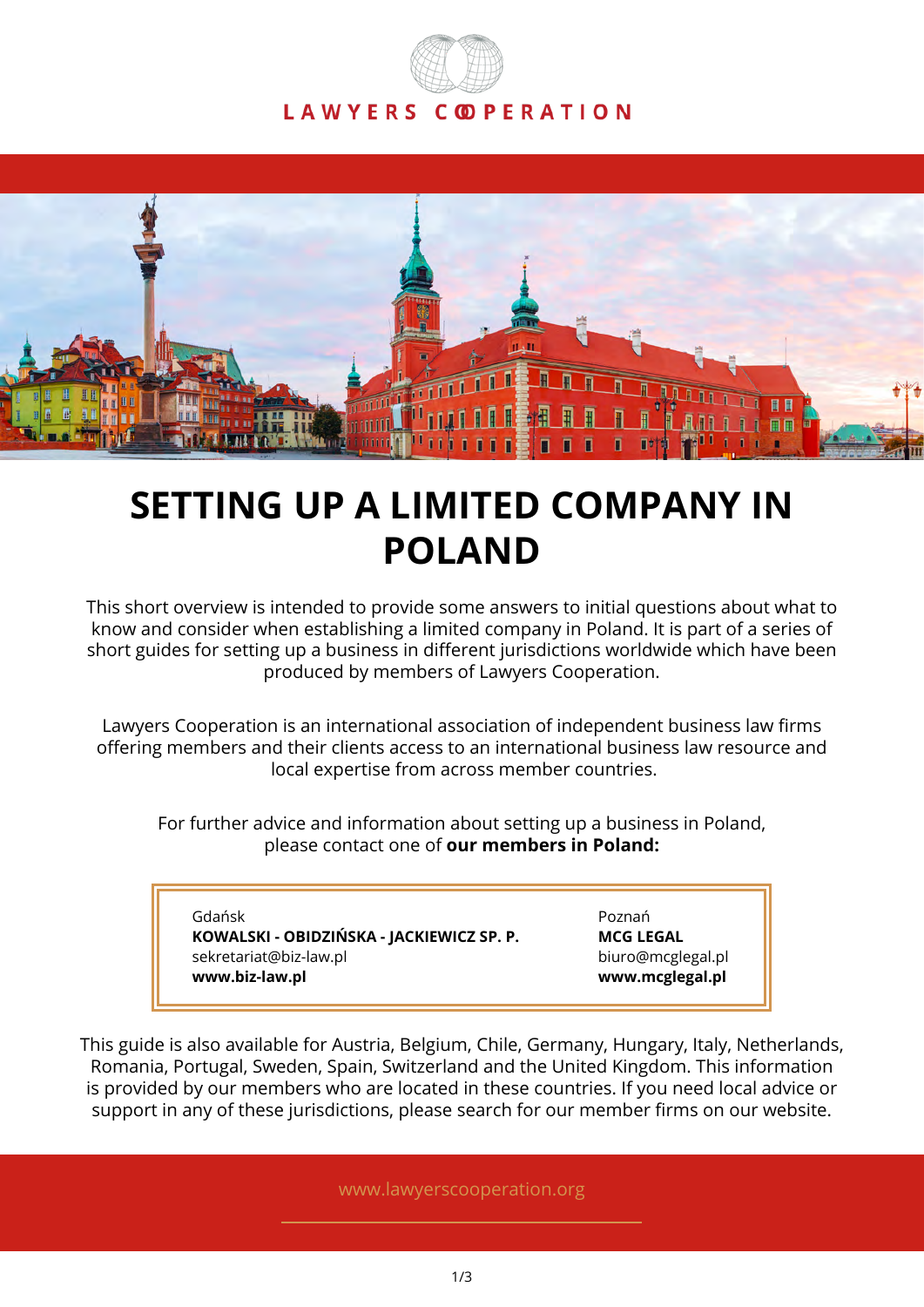

# **SETTING UP A LIMITED COMPANY IN POLAND - YOUR QUESTIONS ANSWERED**

**1. Name of a limited company in the native language** Spółka z ograniczoną odpowiedzialnością

#### **2. Costs associated with setting-up a limited company**

It depends on the complexity of the limited company's structure. The total cost includes costs for legal services, notary fees and court fees (approximately  $\epsilon$  1.500 – 4.000)

**3. Who is eligible to set up a limited company?** One or more natural person(s) and / or legal entity(ies). A limited company cannot be set up by a limited company with only one shareholder.

#### **4. Are foreign nationals eligible to set-up a limited company?** Yes

#### **5. What is the minimum number of shareholders required?** One

**6. When can the company start trading?** As soon as it is registered in the National Court Register ("Krajowy Rejestr Sądowy"). Before this (after signing the articles of association) it is possible to trade as a "limited company under organisation" ("Spółka z ograniczoną odpowiedzialnością w organizacji").

It becomes a limited company and obtains legal personality upon entry into the National Court Register.

The limited company and those who acted on behalf of the limited company under organisation are jointly and severally liable for the obligations of a limited company under organisation.

#### **7. Who can be managing director of a limited company?**

Any natural person with full capacity to perform acts in law. There are some limitations concerning person convicted for crimes or with a prohibition on conducting business activities or acting as a member of the management board, supervisory board or audit board.

#### **8. Paid-in minimum capital requirements?**

The minimum amount of share capital is 5.000 PLN (approximately  $\in$  1.000).

#### **9. Is a Polish bank account required for setting up a limited company?** Yes

**10. Do articles of association have to be prepared?** Yes, as well as additional documents for the limited company which have to be entered into the National Court Register.

#### **11. Does the registered address need to be in Poland?** Yes

## Lawyers Cooperation -

A partnership approach for global services provided by local law firms

www.lawyerscooperation.org